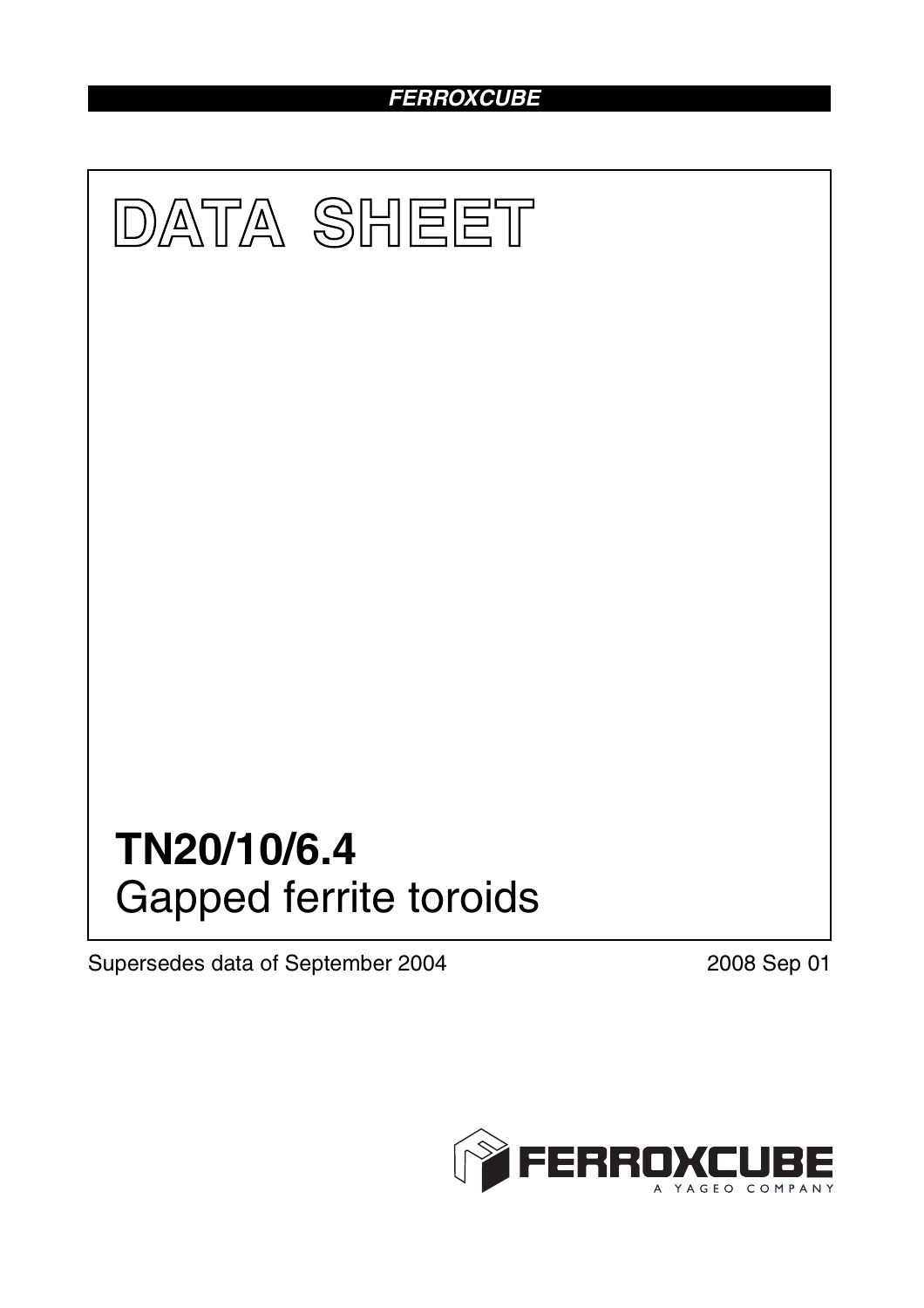# Gapped ferrite toroids TN20/10/6.4

## **RING CORES (TOROIDS)**

# **Effective core parameters**

| <b>SYMBOL</b>  | <b>PARAMETER</b> | <b>VALUE</b>  | <b>UNIT</b>     |
|----------------|------------------|---------------|-----------------|
| $\Sigma(I/A)$  | core factor (C1) | 1.43          | $mm-1$          |
| $V_{e}$        | effective volume | 1330          | mm <sup>3</sup> |
| l <sub>e</sub> | effective length | 43.6          | mm              |
|                | effective area   | 30.5          | mm <sup>2</sup> |
| m              | mass of core     | $\approx 6.9$ | g               |

### **Coating**

The cores are coated with polyamide 11 (PA11), flame retardant in accordance with *"UL 94V-2"*; UL file number E 45228 (M).

The colour is white.

Maximum operating temperature is 160 °C.

### **Isolation voltage**

DC isolation voltage: 2000 V.

Contacts are applied on the edge of the ring core, which is also the critical point for the winding operation.

## **Ring core data**

| <b>GRADE</b>     | $A_L^{(1)}$<br>(nH) | μ <sub>e</sub> | <b>TYPE NUMBER</b> |
|------------------|---------------------|----------------|--------------------|
| 3C <sub>20</sub> | $68 \pm 15\%$       | $\approx$ 125  | TN20/6.4-3C20-A68  |
|                  | $81 \pm 15\%$       | $\approx$ 147  | TN20/6.4-3C20-A81  |
|                  | $87 \pm 15%$        | $\approx$ 160  | TN20/6.4-3C20-A87  |
|                  | $96 \pm 15\%$       | $\approx$ 173  | TN20/6.4-3C20-A96  |
|                  | $109 \pm 15%$       | $\approx 200$  | TN20/6.4-3C20-A109 |

#### **Note**

1. Winding equally distributed over the circumference.

#### **Properties of cores under power conditions**

|                  | B (mT) at                                        | CORE LOSS (W) at                                |                                                 |  |
|------------------|--------------------------------------------------|-------------------------------------------------|-------------------------------------------------|--|
| <b>GRADE</b>     | $H = 1200$ A/m;<br>$f = 10$ kHz;<br>$T = 100 °C$ | $f = 100$ kHz;<br>$B = 100$ mT;<br>$T = 100 °C$ | $f = 100$ kHz;<br>$B = 200$ mT;<br>$T = 100 °C$ |  |
| 3C <sub>20</sub> | ~100                                             | $\leq 0.12$                                     | $\leq 0.80$                                     |  |